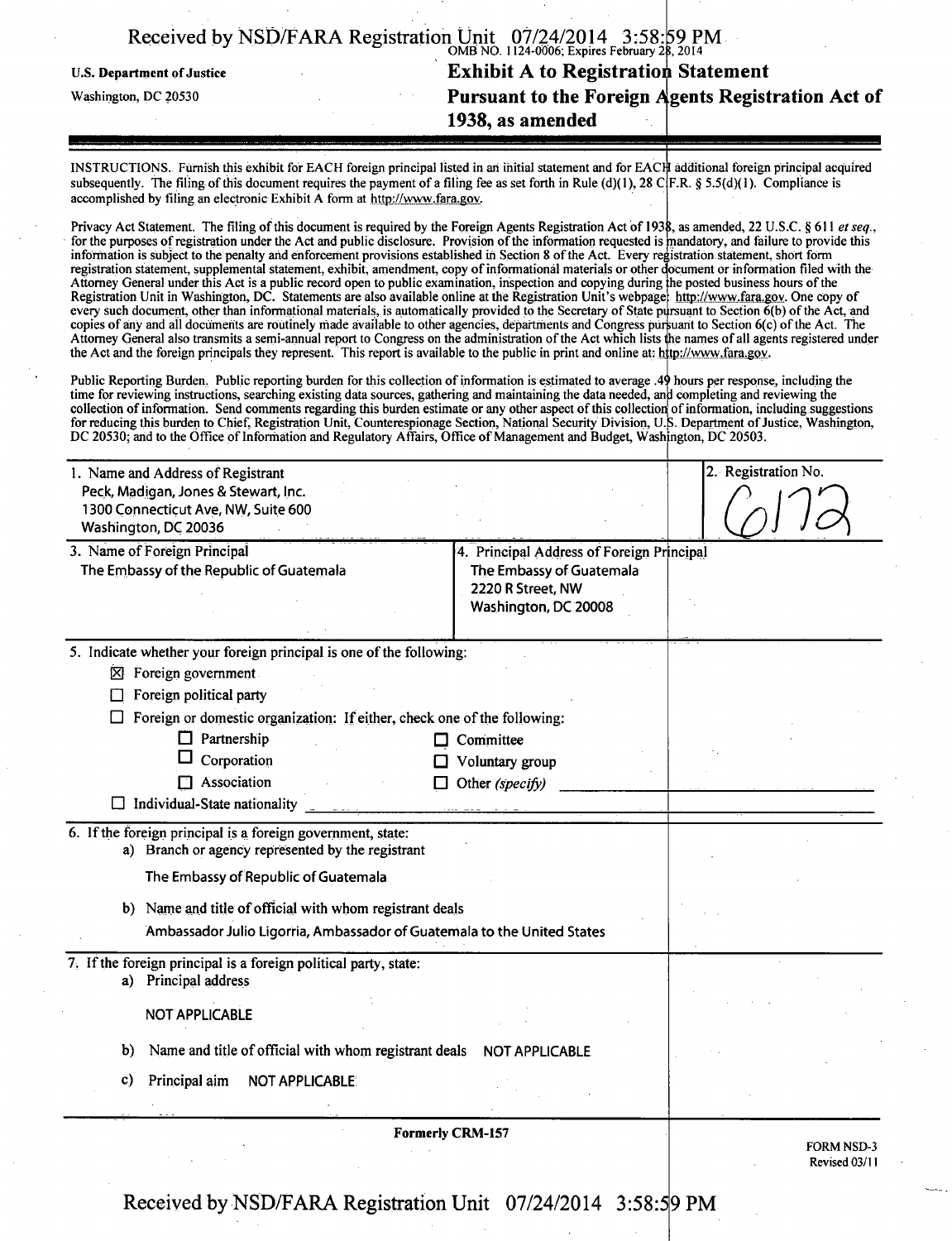If the foreign principal is nota foreign government or a foreign political party: a) State the nature of the business or activity of this foreign principal.

NOT APPLICABLE

| b) Is this foreign principal: NOT APPLICABLE                                                    |                            |
|-------------------------------------------------------------------------------------------------|----------------------------|
| Supervised by a foreign government, foreign political party, or other foreign principal         | Yes $\Box$ No $\Box$       |
| Owned by a foreign government, foreign political party, or other foreign principal              | Yes $\Box$ No $\Box$       |
| Directed by a foreign government, foreign political party, or other foreign principal           | Yes $\square$ No $\square$ |
| Controlled by a foreign government, foreign political party, or other foreign principal         | Yes $\Box$ No $\Box$       |
| Financed by a foreign government, foreign political party, or other foreign principal           | Yes $\square$ No $\square$ |
| Subsidized in part by a foreign government, foreign political party, or other foreign principal | Yes $\Box$ No $\Box$       |
|                                                                                                 |                            |

9. Explain fully all items answered "Yes" in Item 8(b). (If additional space is needed, a full insert page must be used.)

NOT APPLICABLE

10. If the foreign principal is an organization and is not owned or controlled by a foreign government, foreign political party or other foreign principal, state who owns and controls it.

NOT APPLICABLE

### **EXECUTION**

In accordance with 28 U.S.C. § 1746, the undersigned swears or affirms under penalty of perjury that he/she has read the information set forth in this Exhibit A to the registration statement and that he/she is familiar with the contents thereof and that such contents are in their entirety true and accurate to the best of his/her knowledge and belief.

| Date of Exhibit A | Name and Title                  | Signature            |  |         |
|-------------------|---------------------------------|----------------------|--|---------|
| July 24, 2014     | Jeffrey J. Peck, Vice President | /s/ Jeffrey Jay Peck |  | eSigned |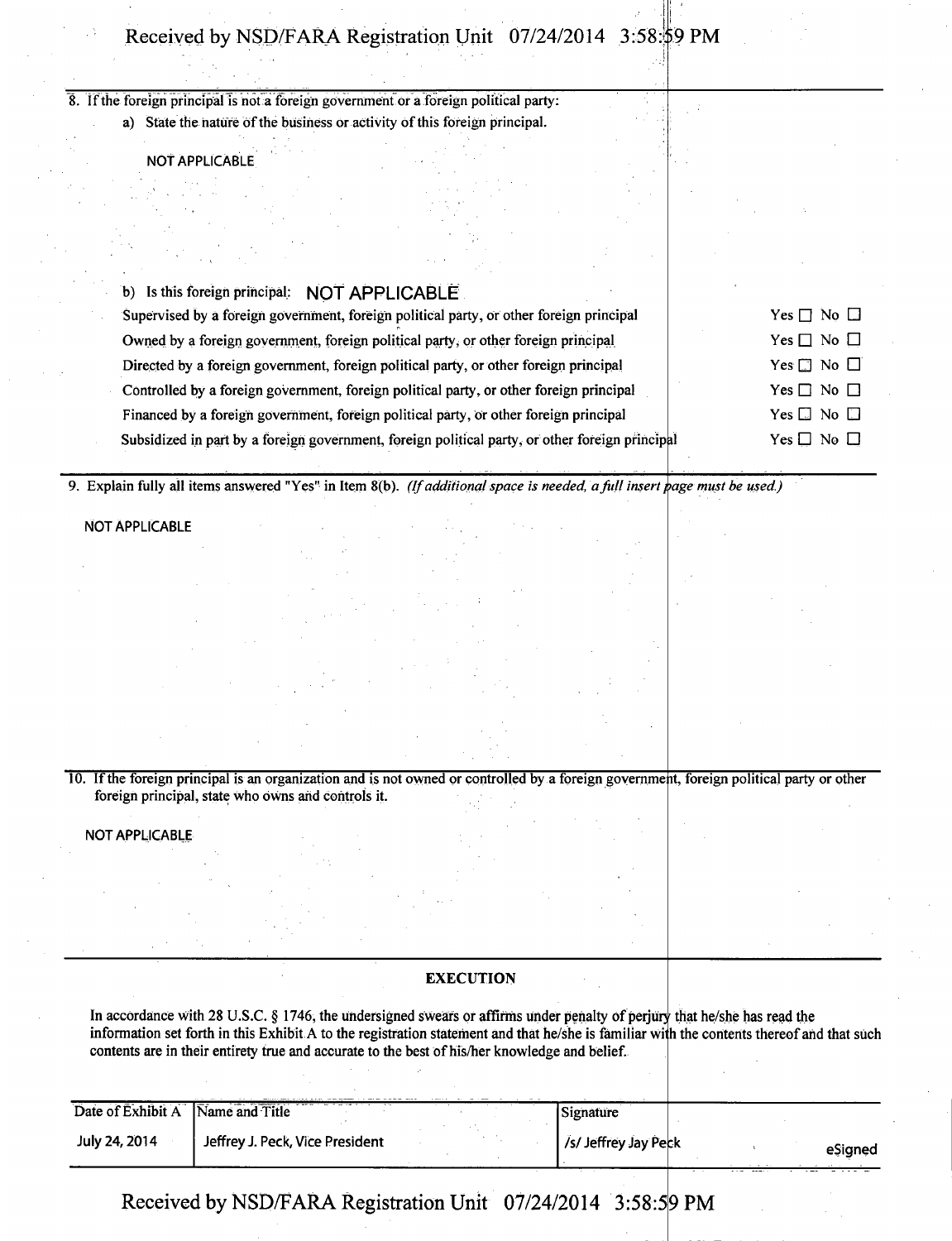| Received by NSD/FARA Registration Unit 07/24/2014 3:58:38 PM |                                              |  |
|--------------------------------------------------------------|----------------------------------------------|--|
|                                                              | $OMD NQ 1124 0004$ Evoires February 281.2014 |  |

U.S. Department of Justice

Washington, DC 20530

#### OMB NO. 1124-0004, Expires February 28 **Exhibit B to Registration Statement** Pursuant to the Foreign Agents Registration Act of **1938, as amended**   $2014$

INSTRUCTIONS. A registrant must furnish as an Exhibit B copies of each written agreement and the terms and conditions of each oral agreement with his foreign principal, including all modifications of such agreements, or, where no contract exists, a full statement of all the circumstances by reason of which the registrant is acting as an agent of a foreign principal. Compliance is accomplished by filing an electronic Exhibit B form at http://www.fara.gov.

Privacy Act Statement. The filing of this document is required for the Foreign Agents Registration Act of 1938, as amended, 22 U.S.C. § 611 et seq., for the purposes of registration under the Act and public disclosure. Provision of the infonnation requested is mandatory, and failure to provide the information is subject to the penalty and enforcement provisions established in Section 8 of the Act. Every registration statement, short form registration statement, supplemental statement, exhibit, amendment, copy of informational materials or other document or information filed with the Attorney General under this Act is a public record open to public examination, inspection and copying during Registration Unit in Washington, DC. Statements are also available online at the Registration Unit's webpage every such document, other than informational materials, is automatically provided to the Secretary of State pursuant to Section 6(b) of the Act, and copies of any and all documents are routinely made available to other agencies, departments and Congress pursuant to Section 6(c) of the Act. The Attorney General also transmits a semi-annual report to Congress on the administration of the Act which lists the names of all agents registered under the Act and the foreign principals they represent. This report is available to the public in print and online at: http://www.fara.gov. the posted business hours of the http://www.fara.gov. One copy of

Public Reporting Burden. Public reporting burden for this collection of information is estimated to average .33 hours per response, including the time for reviewing instructions, searching existing data sources, gathering and maintaining the data needed, and o collection of information. Send comments regarding this burden estimate or any other aspect of this collection c for reducing this burden to Chief, Registration Unit, Counterespionage Section, National Security Division, U. DC 20530; and to the Office of Information and Regulatory Affairs, Office of Management and Budget, Washington completing and reviewing the of information, including suggestions . Department of Justice, Washington, on, DC 20503.

| 1. Name of Registrant                                                                                                                                                                                                                  | 2. Registration No.    |  |
|----------------------------------------------------------------------------------------------------------------------------------------------------------------------------------------------------------------------------------------|------------------------|--|
| Peck, Madigan, Jones & Stewart, Inc.                                                                                                                                                                                                   |                        |  |
| 3. Name of Foreign Principal                                                                                                                                                                                                           |                        |  |
| The Republic of Guatemala                                                                                                                                                                                                              |                        |  |
|                                                                                                                                                                                                                                        | Check Appropriate Box: |  |
| The concentrate homicide also contained and the choice with all function with the control of the state of the control of the total of the control of the control of the control of the control of the control of the control o<br>. 55 |                        |  |

- 4. IXI The agreement between the registrant and the above-named foreign principal is a formal written contract. If this box is checked, attach a copy of the contract to this exhibit.
- 5.  $\Box$  There is no formal written contract between the registrant and the foreign principal. The agreement with the above-named foreign principal has resulted from an exchange of correspondence. If this box is checked, attach a copy of all pertinent correspondence, including a copy of any initial proposal which has been adopted by reference in such correspondence.
- 6.  $\Box$ The agreement or understanding between the registrant and the foreign principal is the result of neither a formal written contract nor an exchange of correspondence between the parties. If this box is checked, give a complete description below of the terms and conditions of the oral agreement or understanding, its duration, the fees and expenses, if any, to be received.
- 7. Describe fully the nature and method of performance of the above indicated agreement or understanding

Peck, Madigan, Jones & Stewart, Inc. has been retained to assist the Republic of Guatemala with its strategic relationships with the Administration, Congress and US foreign policy and opinion leaders to promote development assistance and security cooperation.

Formerly CRM-155

FORM NSD-4 Revised 03/11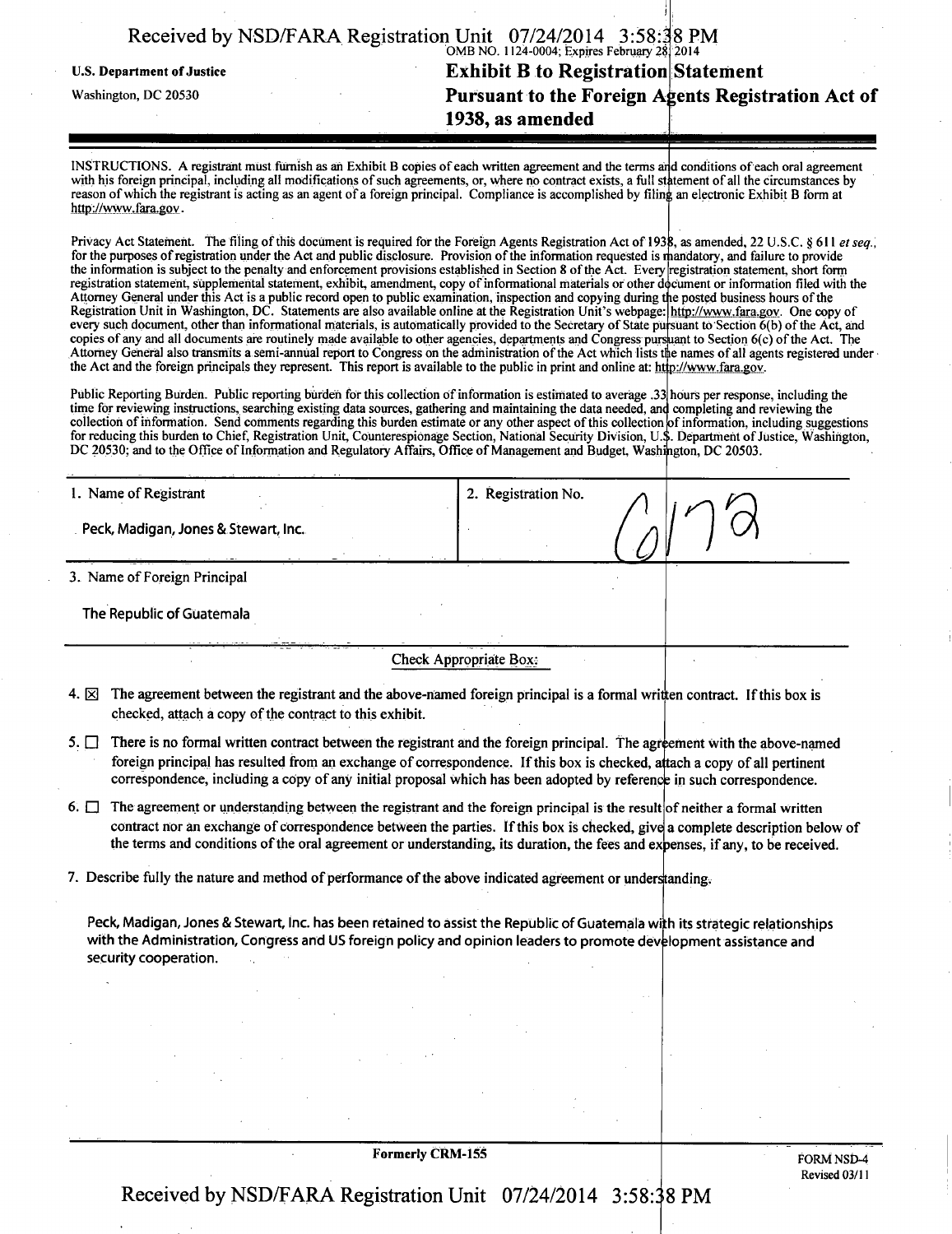**8. Describe fully the activities the registrant engages in or proposes to engage in on behalf of the above foreign principal** 

 $\sim$  Peck, Madigan, Jones & Stewart, Inc. has been retained to assist the Republic of Guatemala with its strategic relationships with the Administration, Congress and US foreign policy and opinion leaders to promote development assistance and security cooperation.

9. Will the activities on behalf of the above foreign principal include political activities as defined in Section 1(o) of the Act and in the footnote below? Yes  $\boxtimes$  No  $\Box$ **the footnote below?** Yes  $\boxtimes$ 

If yes, describe all such political activities indicating, among other things, the relations, interests or policies to be influenced **together with the means to be employed to achieve this purpose.** 

Peck, Madigan, Jones & Stewart, Inc. has been retained to assist the Republic of Guatemala with its strategic relationships with the Administration, Congress and US foreign policy and opinion leaders to promote development assistance and security cooperation.

### **EXECUTION**

In accordance with 28 U.S.C. § 1746, the undersigned swears or affirms under penalty of perjury that he/she has read the **information set forth in this Exhibit B to the registration statement and that he/she is familiar with he contents thereof and that such contents are in their entirety true and accurate to the best of his/her knowledge and belief.** 

| Date of Exhibit B                                                                                                                                                                                                                                                                                                                                                                                                                                                                                                                                                     | Name and Title                  | Signature            |         |  |  |
|-----------------------------------------------------------------------------------------------------------------------------------------------------------------------------------------------------------------------------------------------------------------------------------------------------------------------------------------------------------------------------------------------------------------------------------------------------------------------------------------------------------------------------------------------------------------------|---------------------------------|----------------------|---------|--|--|
| July 24, 2014                                                                                                                                                                                                                                                                                                                                                                                                                                                                                                                                                         | Jeffrey J. Peck, Vice President | /s/ Jeffrey Jay Peck | eSianed |  |  |
| Footnote: Political activity as defined in Section 1(o) of the Act means any activity which the person engaging in believes will, or that the person intends to, in any way influence<br>any agency or official of the Government of the United States or any section of the public within the United States with reference to formulating, adopting, or changing the<br>domestic or foreign policies of the United States or with reference to the political or public interests, policies, or relations of a government of a foreign country or a foreign political |                                 |                      |         |  |  |

**Received by NSD/FARA Registration Unit 07/24/2014 3:58:38 PM** 

party.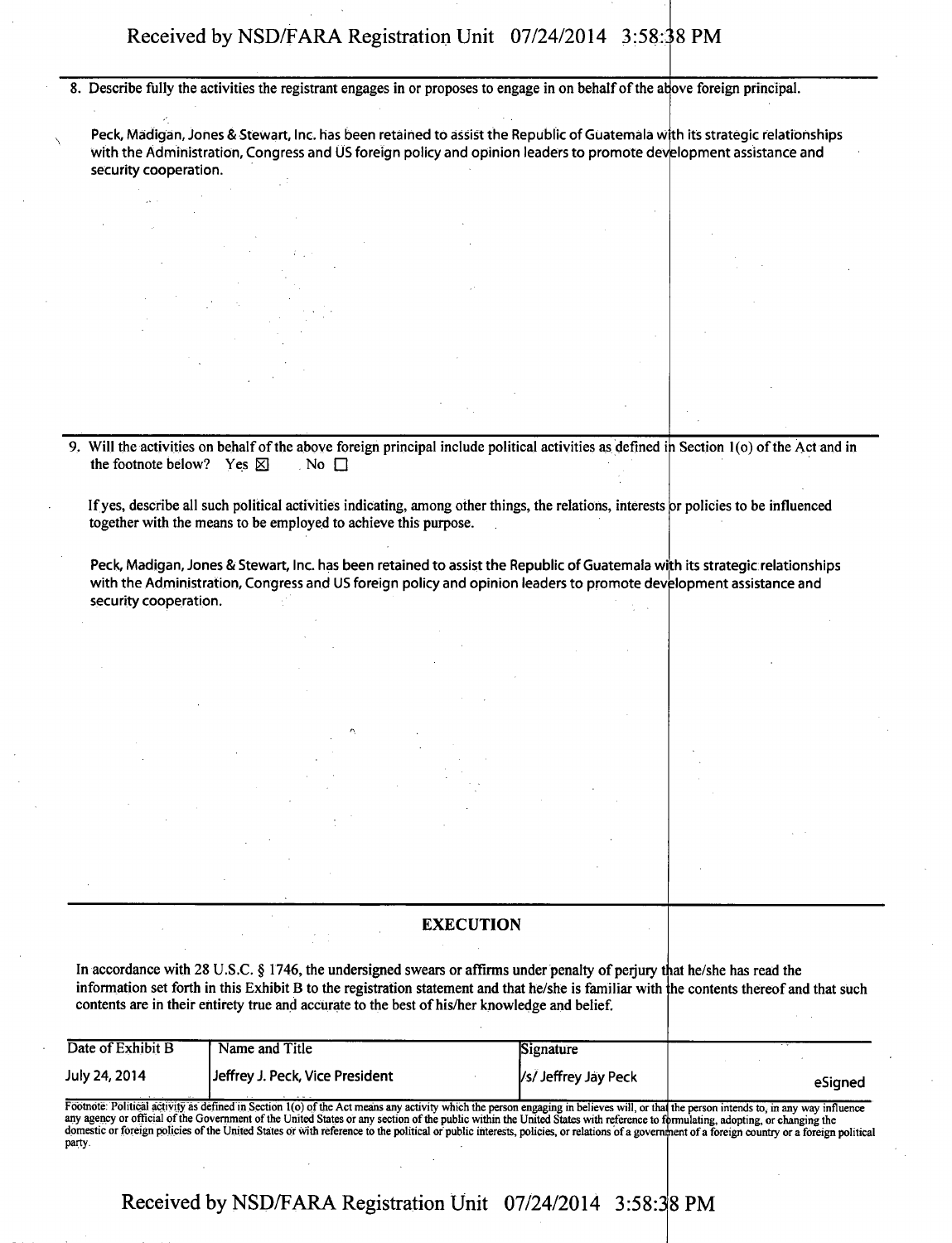### **CONTRACT FOR PROFESSIONAL SERVICES**

Memorandum RH dash DEX dash INS dash one hundred and fifty one dash two thousand and In the city of Washington, District of Columbia, United States of America, on this the fifteenth of July, two thousand fourteen, in the offices occupied by the Embassy of Guatemala in the United States of America, retained the services of Peck, Madigan, Jones & Stewart, Inc., in accordance with the Certificate of Acceptance of Office number nine hundred and forty sfeven (947) dated the fourth of September of the year two thousand and thirteen, issued in this em bassy in follow-up of thirteen (RH-DEX-INS-141-2013) dated the twenty seventh of August, two thdusand and thirteen, raised by the Department of Human Resources, and in accordance with Memorandum number zero thirty seven dash two thousand and fourteen (037-2014) classification U'DAF, dated the twentieth of May, two thousand and fourteen. Peck, Madigan, Jones & Stewart, Inc. will retain the Consulting Firm of Otto Reich Associates, LLC, who for the legal purposes of this contract, hereby agree to the following:

#### **FIRST**

#### **PROFESSIONAL SERVICES PROVIDED BY THE CONTRACTED PARTY.**

Otto Reich Associates, LLC will provide the services of strategic consulting, assistance and advice to Peck, Madigan, Jones & Stewart, Inc. with the aim that these services will contribute, in the shortterm, to improve the perception, reputation and the understanding of the reality of Guatemala, and will strengthen the capacity of action of the Guatemalan Embassy in Washington, D.C. The details of the services to be provided are described in the terms of reference and the proposal submitted by Otto Reich Associates, LLC and Peek, Madigan, Jones & Stewart, Inc.

Peck, Madigan, Jones & Stewart, Inc. with Otto Reich Associates, LLC will seek to perform the actions that lead these services to achieve the,following specific objectives:

- 1. Design a strategy to move forward on the change of narrative from Guatemala to Washington, D.C. allowing representatives in the North American political parties that are willing to abandon. the reference of the Guatemala of the 1970s and 1980's, as well as of the last century, and are eager to talk about the present and future of Guatemala of the 21st century.
- 2. Develop the relationship between the Government of Guatemala and the Administration including the United States Trade Representative and National Security Coupcif . in addition, promote the Government of Guatemala's relationship with other Executive Branch agencies such as the Department of State, Department of Homeland Security, Department of Defense, and any additional agencies as appropriate during the second half of 2014
- 3. Engage with Congress and other organizations that are considered important in the city of Washington, D.C.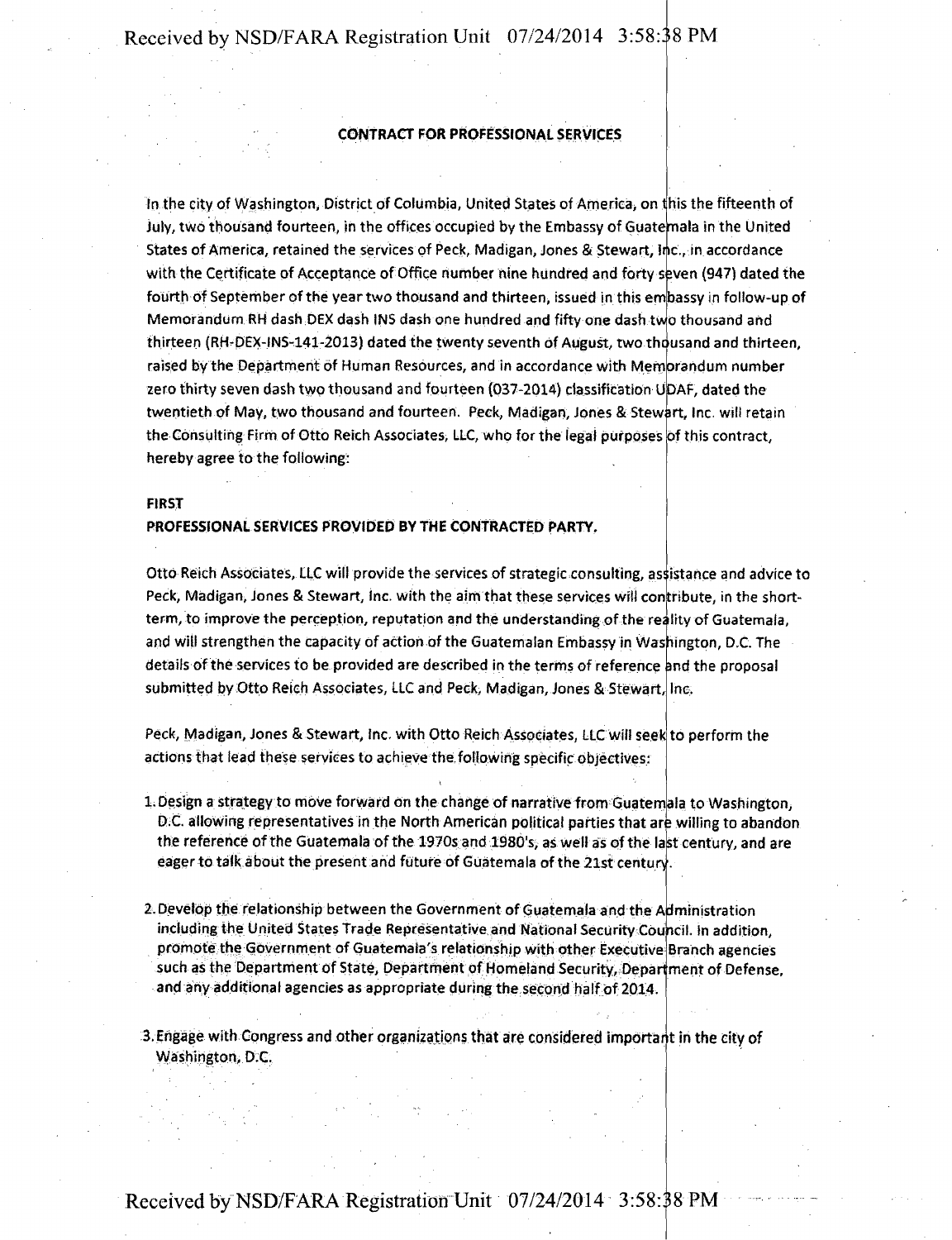- 4 Perform information gathering to identify and evaluate the relationships in Congress that promote the ability of Guatemala to establish a strategy that can make measurable improvements toward our goals.
- 5. Build a network of key representatives in Congress from both parties and both Chambers, and officials of Executive Branch agencies, enabling officers of the Embassy of Guatemala in Washington, D.C. to have access to thought leaders and champions of the Guatemalan cause; broadening and strengthening relationships in the Congress of the United States.
- 6. Develop a strategy that cab advance military cooperation between the Unitejd States of America and Guatemala, which is supported by the U.S. State and Foreign Operations Appropriations bill.
- 7. Work with the U.S. Department df Defense to achieve ah increase of cooperation with Guatemala defense organizations.
- . Identify, evaluate and establish relationships with think-tanks and influential organizations, appropriate to perform actions by promoting conferences and forums to approach those issues which are of priority interest to the Government of Guatemala and who heed to be positively positioned in Washington, D.C.
- 9. Support the advocacy of the Embassy to the Department of Homeland Seculity regarding the Department's policy on temporary workers, including those employed in the US agriculture sector.

The Contracted Party must perform the following activities in accordance with the terms of reference and the work proposal received:

- Enrich the relationship between the Government of Guatemala with the U.S. Executive Office of the President of the United States, including the agencies of the United States Trade Representative and National Security Council, as well as the Department of State, the Department of Homeland Security, Department of Defense, and any additional agencies that may correspond under the direction of the Guatemalan Embassy in Washington, D.C
- The analysis of the situation and assessment of the challenges.
- Identify the key authorities and design a strategy in relation with the Government of Guatemala.
- Meetings with members of Congress to be-held with officials of the Government of Guatemala or Guatemalan Embassy in Washington, D C.
- Presentations in meetings or conferences held before groups reeoghizjed as think tanks on issues of migration, trade and human rights.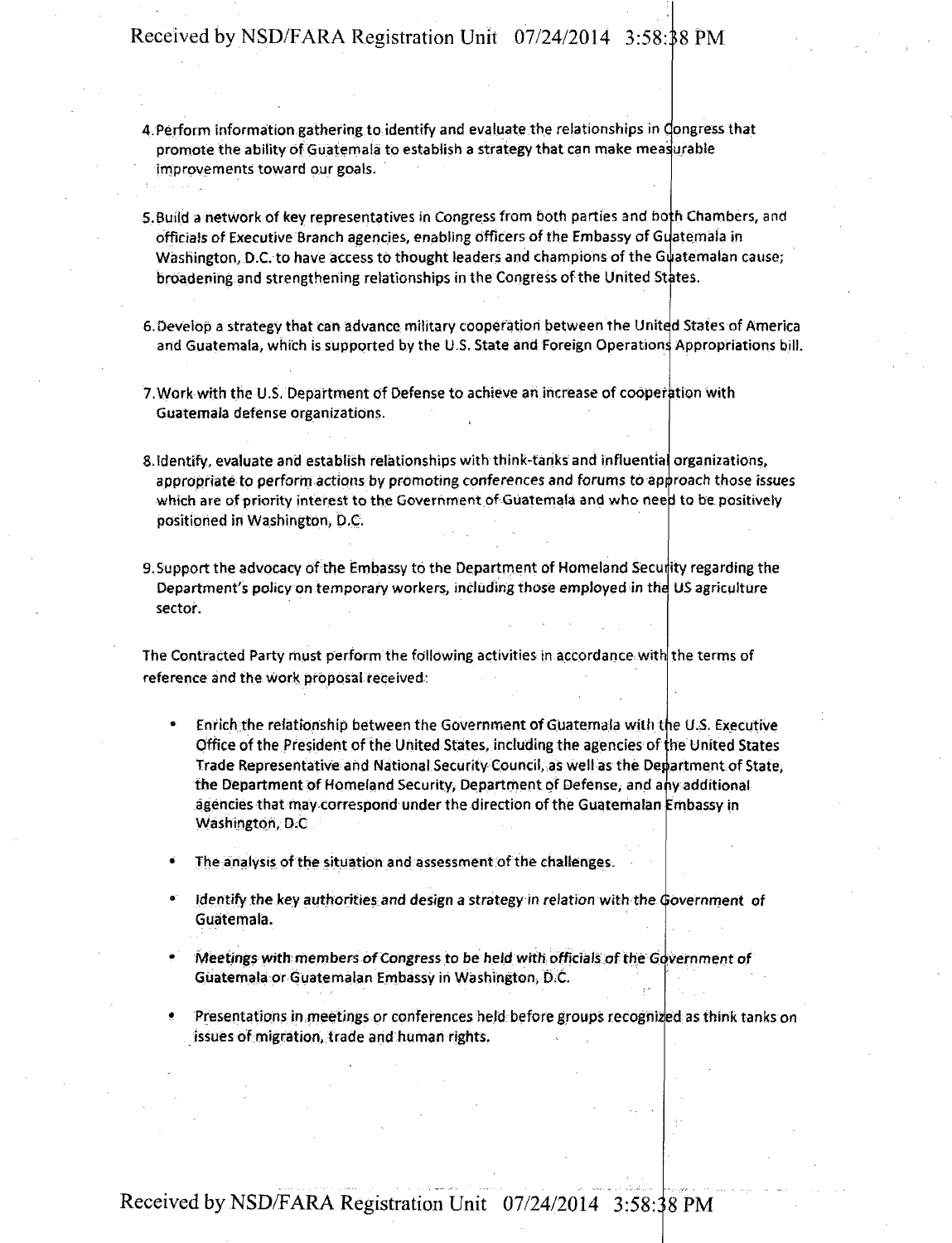• Participate in a couple of specialized forums of great coverage and participation of special . guests.

### **SECOND**

#### **PRESENTATION, REVIEW AND APPROVAL OF REPORTS**

Peck, Madigan, Jones & Stewart, Inc. in conjunction with Otto Reich Associates, LLC will submit 2 progress reports and 1 final report, submitting two copies of each one, along with electronic copies to the Ministry of Foreign Relations of Guatemala. The reports must contain the explanation of the activities performed, as well as the means of verification (lists, records, articles, videos, etc.) and the photographs that support them. The report must also explain how it is that these actions are helping to advance toward the goal of improving the image of the country. The Ministry of Foreign Relations of Guatemala will review reports and has the authority to request clarifications from Peck, Madigan, Jones & Stewart, Inc. and Otto Reich Associates, LLC. The final approval of the reports will correspond to the Ambassador of Guatemala in the United States, based in Washington, D.C.

#### **THIRD**

#### **PAYMENT TO THE CONTRACTED PARTY**

For the services described above for the Ministry of Foreign Relations of Guatemala, Peck, Madigan, Jones & Stewart, Inc., will pay the Otto Reich Associates, LLC the total amount of one hundred thirteen thousand five United States Dollars (USD \$ 113,500). (If) any fees are assessed by the Ministry of Foreign Relations of Guatemala, this will in turn reduce Otto Reich Associates, LLC's total payment. Payment to Otto Reich Associates, LLC will be made after receipt from the Ministry of Foreign Relations of Guatemala. Said fees include all of the genera and operating expenses that the Contracted Party may incur for the provision of the services

## **FOURTH METHOD OF PAYMENT**

Partial payments will be made, against delivery and approval of the progress reports and the final report The first payment will be for twenty percent (20%), equivalent to twenty two thousand seven hundred United States Dollars (USD \$22,700) against the delivery and approval of the first progress report, at 30 days. The second payment will be for forty percent (40%), equivalent to forty-five thousand four hundred United States Dollars (USD \$45,400), against the delivery and approval of the second progress report, at 90 days. The third and final payment will be for the remaining forty percent (40%), equivalent to forty-five thousand four hundred United States Dollars (USD \$45,400), at the conclusion of the consulting against delivery and approval of the Final Report.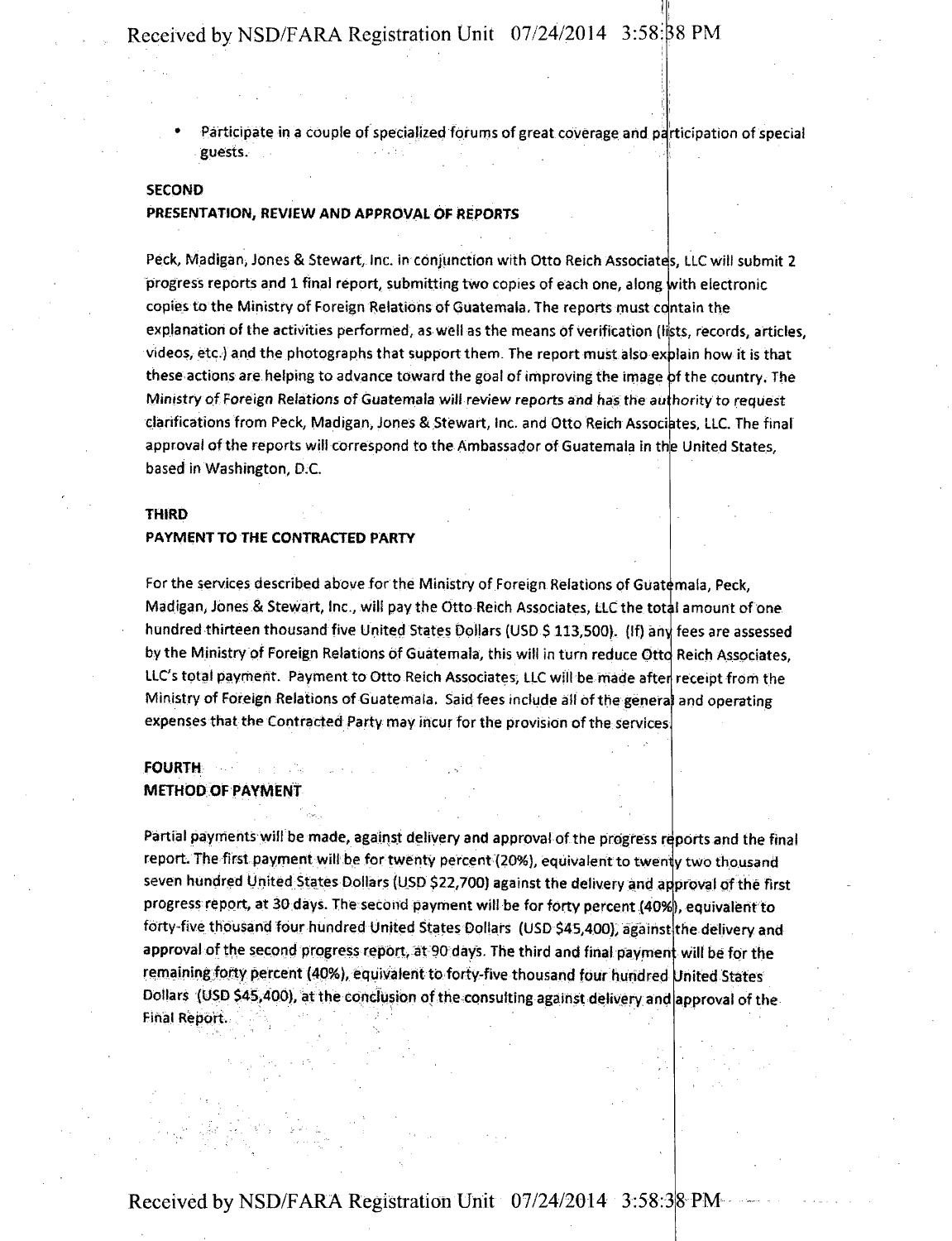#### **FIFTH**

#### CONFIDENTIALITY, CONFLICT OF INTEREST AND REGISTRATION

All information provided to Otto Reich Associates is confidential and propriety to the Embassy of Guatemala and shall not be disclosed to any third party by Otto Reich Associates without the prior written consent of Peck, Madigan, Jones & Stewart, |nc.

Otto Reich Associates shall register and comply with any and all campaign finance and reporting laws and rules, including the Foreign Agents Registration Act.

Otto Reich Associates represents that there is no and will be no conflict of intelrest between its performance under this agreement and its engagement as an independent contract by others. In the event that Otto Reich Associates believe that there may be a conflict of interest, Otto Reich Associates will advice Peck, Madigan, Jones & Stewart, Inc. immediately.

### SIXTH TERM

The term of this contract is from July 15, 2014 to December 15, 2014. However, Peck, Madigan, Jones & Stewart, inc. reserves the right to unilaterally cancel the contract without any responsibility on its part, at any time.

# SEVENTH

#### ARBITRATION

Arbitration Rules, and judgment on the award rendered by the arbitrator may be entered in any court having jurisdiction thereof. The single arbitrator has no jurisdiction to enter any award of In accordance with the Federal Arbitration Act, 9 U.S.C.  $\S$ § 1 et seq., any controversy or claim arising out of or relating to this contract, or the breach thereof, shall be settled by arbitration administered by the American Arbitration Association in accordance with its Commercial punitive damages. The arbitration shall take place in Washington, D.C. The results of, and all documents submitted in, any arbitration under this clause are and shall remain confidential. By operation of this provision, the parties agree to forego litigation over such disputes in any court of competent jurisdiction.

THEREFORE, the parties, on this the  $Z_{\rightarrow}$  of July, 2014, in the city of Washington, D.C., of the United States of America, agree to enter into this contract based on the terrrjs4lescribed above.

^7. FOR PECK, MADIGAN, JONES & STEWARI, INC. **OTHOR OTTO REICH ASSOCIATES, LLC** 

 $_{23}^{\prime}$  /ry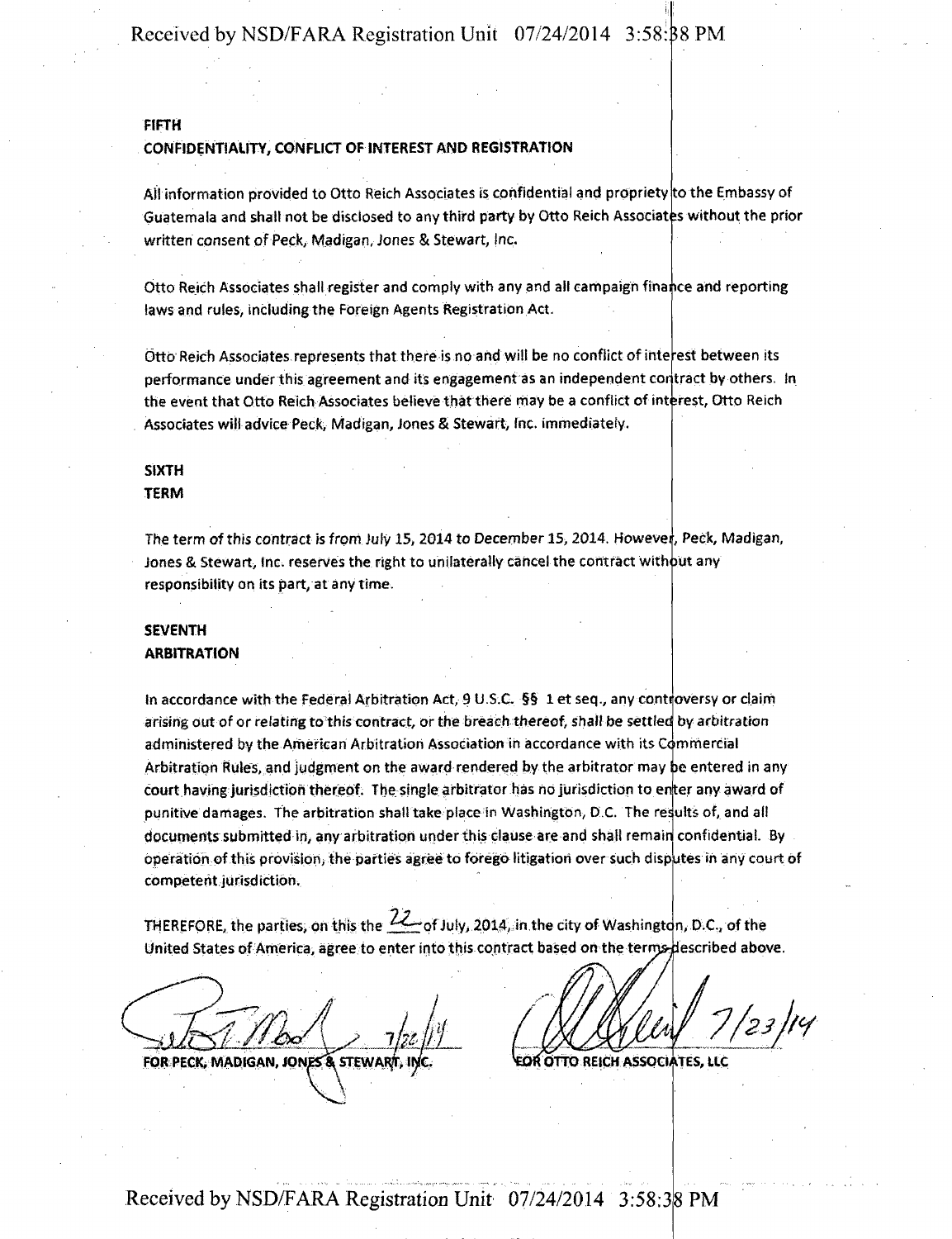#### **CONTRACT FOR PROFESSIONAL SERVICES**

In the city of Washington, District of Columbia, United States of America, on this the fifteenth of July, two thousand fourteen, in the offices occupied by the Embassy of Guatemala in the United States of America, gathered, on the one hand, Jose Julio Alejandro Ligorria Carballido, fifty eight years of age, unmarried, a businessman, of Guatemalan nationality, domiciled in Washington, District of Columbia, who identified himself with Diplomatic Passport No.  $\qquad \qquad$ , issued on August twenty eighth, two thousand and thirteen, by the General Department of Immigration of Guatemala, who is acting in his capacity as Mission Director of the Embassy of Guatemala in the United States of America, in accordance with the Certificate of Acceptance of Office number nine hundred and forty seven (947) dated the fourth of September of the year two thousand and thirteen, issued in this embassy in follow-up of Memorandum RH dash DEX dash INS dash one hundred and fifty one dash two thousand and thirteen (RH-DEX-INS-141-2013) dated the twenty seventh of August, two thousand and thirteen, raised by the Department of Human Resources, and in accordance with Memorandum number zero thirty seven dash two thousand and fourteen (037-2014) classification UDAF, dated the twentieth of May, two thousand and fourteen; and who for the legal purposes of this contract will hereinafter be referred to as "The Contracting Party"; and on the other hand, Mr. Peter Thomas Madigan, fifty five years of age, married, a political consultant, citizen of the United States and a local resident, who identified himself with Driver's License No. A twenty three dash eighty three dash seven hundred and thirty seven ( ) issued in the State of , on behalf of the Consulting Firm of Peck Madigan Jones, who for the legal purposes of this contract, will hereinafter be referred to as 'The Contracted Party" and who empowered to enter into this contract, hereby agree :o the following:

#### FIRST

#### PROFESSIONAL SERVICES PROVIDED BY THE CONTRACTED PARTY.

The Contracted Party will provide the services of strategic consulting, assistance and advice to the Contracting Party with the aim that his services will contribute, in the short-term, to improve the perception, reputation and the understanding of the reality of Guatemala, and will strengthen the Rapacity of action of the Guatemalan Embassy in Washington, D.C. The details of the services to be provided are described in the terms of reference and the proposal submitted by the Contracted Party and approved by the Contracting Party.

The Contracted Party will seek to perform the actions that lead his services to achieve tpe following specific objectives:

- 1. Design a strategy to move forward on the change of narrative from Guatemala to Washington, D.C. allowing representatives in the North American political parties that are filling to abandon the reference of the Guatemala of the 1970s and 1980's, as well as of the last century, and are eager to talk about the present and future of Guatemala of the 21st century
- 2. Develop the relationship between the Government of Guatemala and the Administration including the United States Trade Representative and National Security Council. In addition, promote the Government of Guatemala's relationship with other Executive Branch agencies such as the Department of State, Department of Homeland Security, Department of Defense,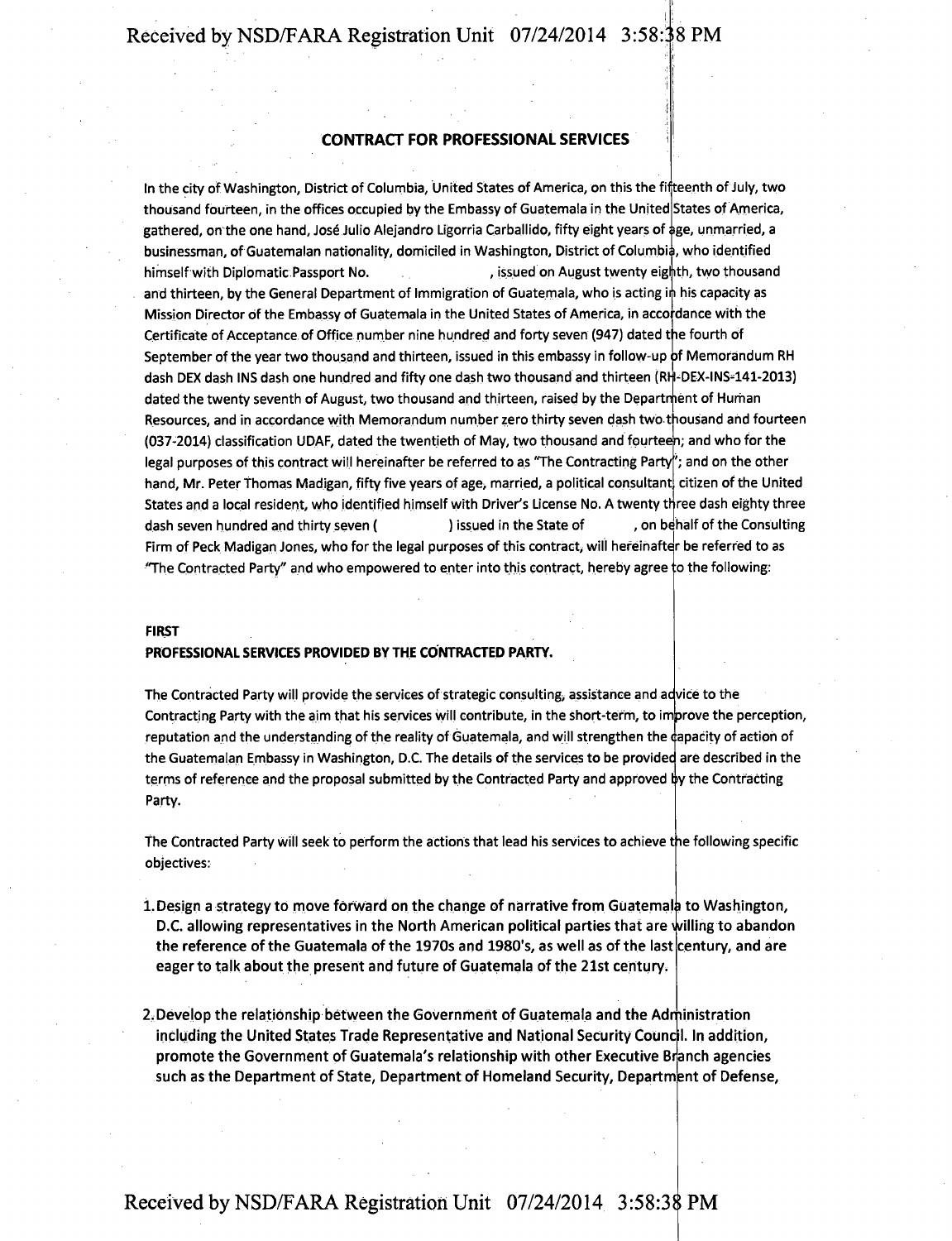and any additional agencies as appropriate during the second half of 2014.

- 3. Engage with Congress and other organizations that are considered important in the city of Washington, D.C.
- 4. Perform information gathering to identify and evaluate the relationships in Congress that promote the ability of Guatemala to establish a strategy that can make measurable improvements toward our goals.
- 5. Build a network of key representatives in Congress from both parties and both Chambers, and officials of Executive Branch agencies, enabling officers of the Embassy of Guatemala in Washington, D.C. to have access to thought leaders and champions of the Guatemalan cause; broadening and strengthening relationships in the Congress of the United States.
- 6.Develop a strategy that can advance military cooperation between the United States of America and Guatemala, which is supported by the U.S. State and Foreign Operations [Appropriations bill.
- 7. Work with the U.S. Department of Defense to achieve an increase of cooperation with Guatemala defense organizations.
- 8. Identify, evaluate and establish relationships with think-tanks and influential prganizations, appropriate to perform actions by promoting conferences and forums to approach those issues which are of priority interest to the Government of Guatemala and who need to be positively positioned in Washington, D.C.
- 9. Support the advocacy of the Embassy to the Department of Homeland Security regarding the Department's policy on temporary workers, including those employed in the JS agriculture sector.

The Contracted Party must perform the following activities in accordance with the termjs of reference and the work proposal received:

- Enrich the relationship between the Government of Guatemala with the U.S. Executive Office of the President of the United States, including the agencies of the United States Trade Representative and National Security Council, as well as the Department of State, the Department of Homeland Security, Department of Defense, and any additional agencies that may correspond under the direction of the Guatemalan Embassy in Washington, D.C
- The analysis of the situation and assessment of the challenges.
- Identify the key authorities and design a strategy in relation with the Government Oof Guatemala.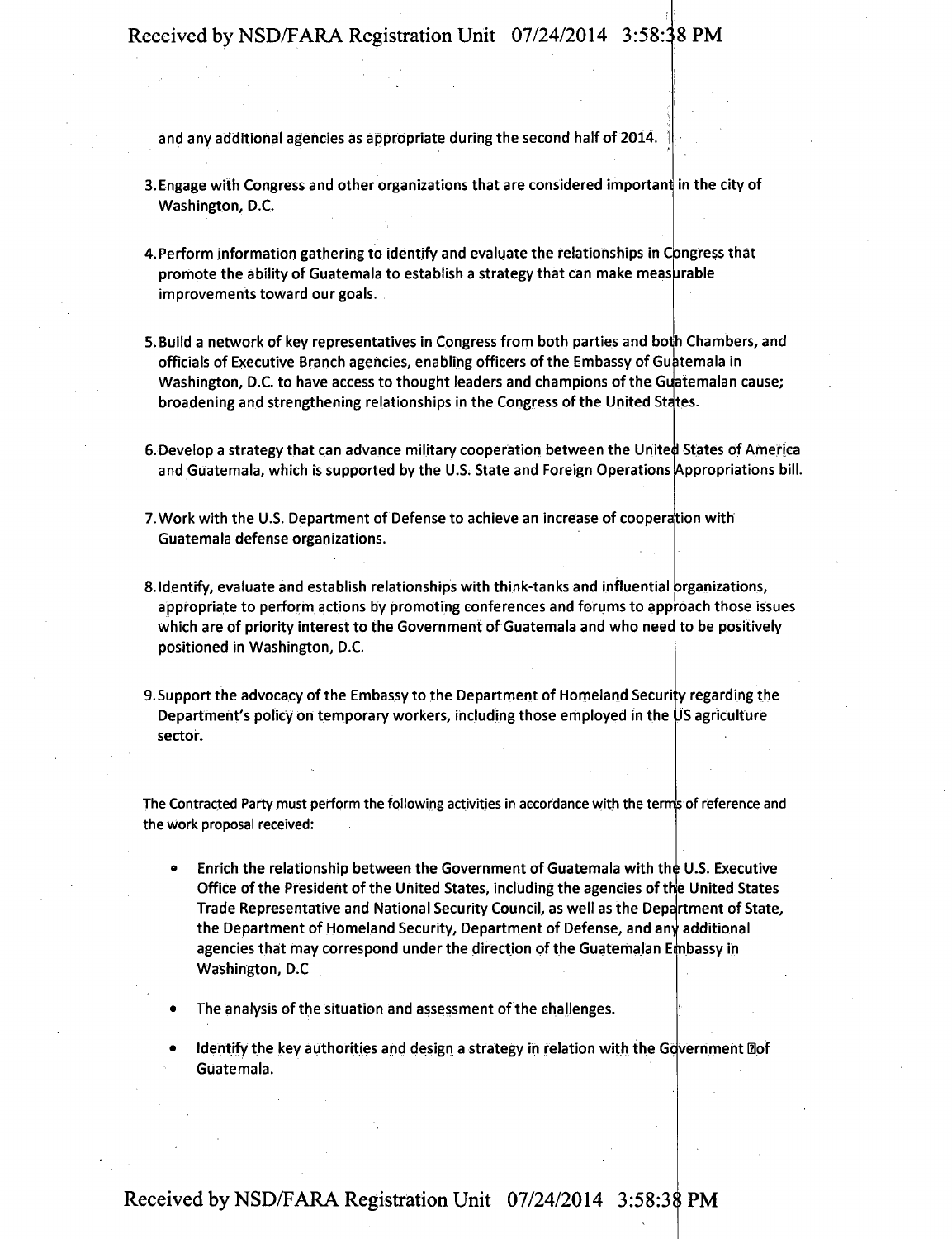- At least 35 meetings with members of Congress to be held with officials of the Government of Guatemala or Guatemalan Embassy in Washington, D.C.
- At least 3 presentations in meetings or conferences held before groups recognized as think tanks on issues of migration, trade and human rights.
- At least 2 participations in specialized forums of great coverage and participation of special guests.

#### **SECOND**

#### **PRESENTATION, REVIEW AND APPROVAL OF REPORTS**

The Contracted Party will submit 2 progress reports and 1 final report, submitting two dopies of each one, along with electronic copies. The reports must contain the explanation of the activities performed, as well as the means of verification (lists, records, articles, videos, etc.) and the photographs that support them. The report must also explain how it is that these actions are helping to advance toward the goal of improving the image of the country. The Contracting Party will review said reports and has the authority to request clarifications from the Contracted Party. The final approval of the reports will correspond to the Ambassador of Guatemala in the United States, based in Washington, D.C,

#### **THIRD**

#### **PAYMENT TO THE CONTRACTED PARTY**

For the services described above, the Ministry of Foreign Relations of Guatemala, through the Contracting Party, will pay to the Contracted Party the total amount of two hundred and forty six thousand five hundred United States Dollars (USD \$ 246,500). Said fees include all of the general and operating expenses that the Contracted Party may incur for the provision of the services.

#### **FOURTH**

#### **METHOD OF PAYMENT**

The first payment will be for twenty percent (20%), equivalent to forty nine thousand three hundred United Partial payments will be made, against delivery and approval of the progress reports and the final report. States Dollars (USD \$49,300) against the delivery and approval of the first progress repdrt, at 30 days. The second payment will be for forty percent (40%), equivalent to ninety eight thousand six hundred United States Dollars (USD \$98,600), against the delivery and approval of the second progress report, at 90 days. The third and final payment will be for the remaining forty percent (40%), equivalent to ninety eight thousand six hundred United States Dollars (USD \$98,600), at the conclusion of the consulting against delivery and approval of the Final Report.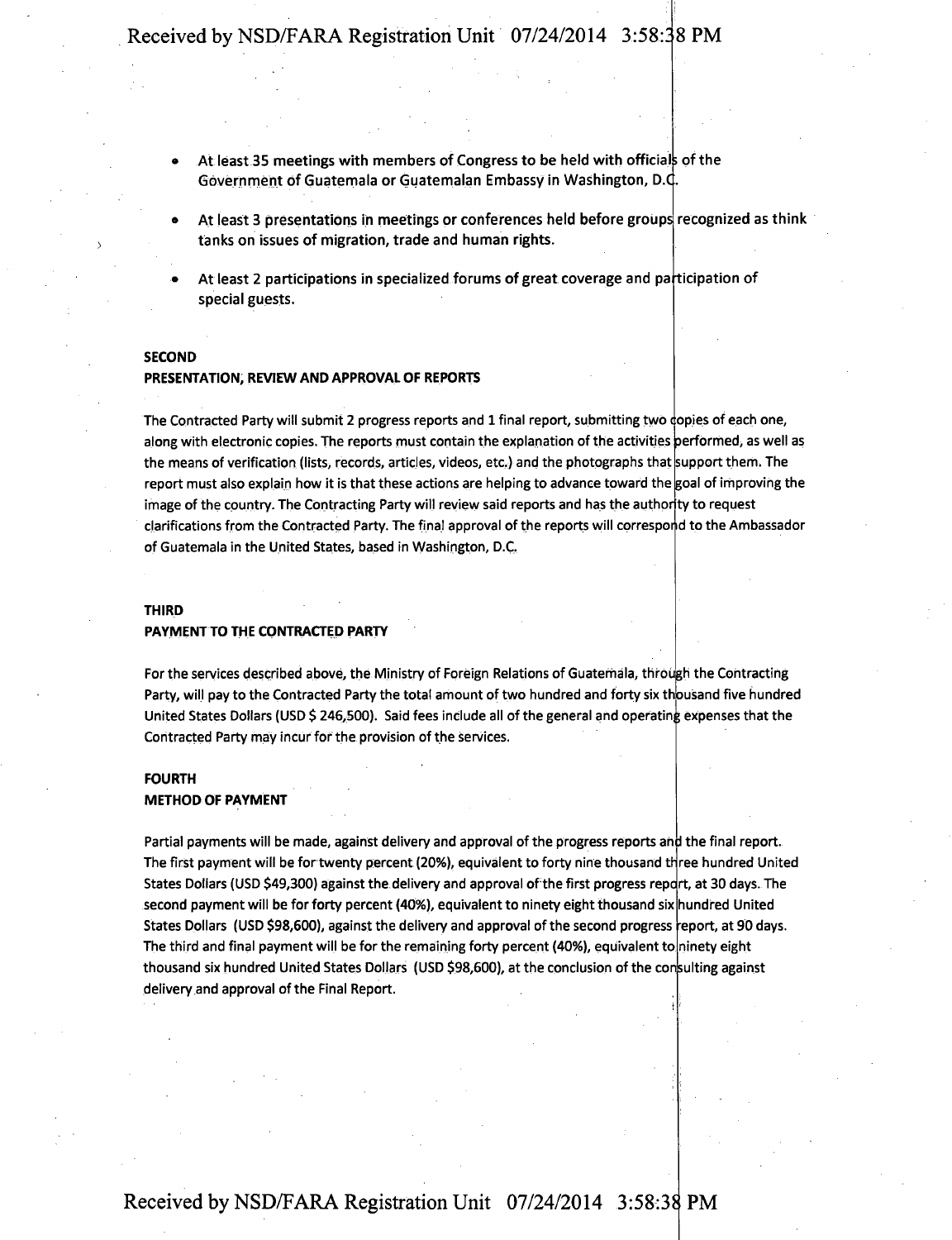**FIFTH TERM** 

> The term of this contract is from July 15 to December 15, 2014. However, the Contracting Party reserves the right to unilaterally cancel the contract without any responsibility on its part, at any time

THEREFORE, the parties, on this the 15th of July, 2014, in the city of Washington, D.C, jf the United States of America, agree to enter into this contract based on the terms described above.

#### **FOR THE CONTRACTING PARTY FOR THE CONTRACTED PARTY**

**} f**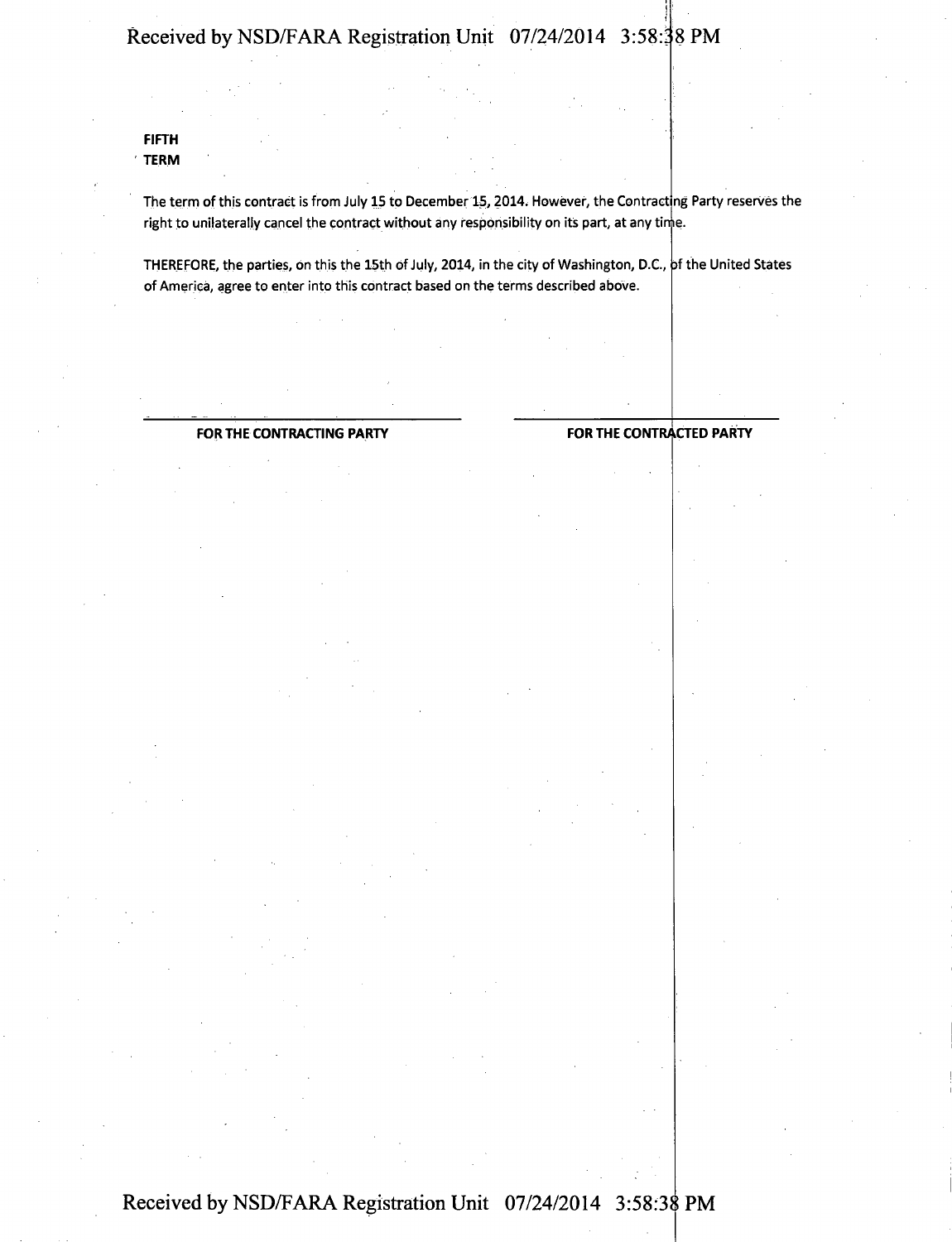

Embajada de Guatemala<br>Washington, D.C.

# **CONTRATO DE SERVICIOS PROFESIONALES**

En la ciudad de Washington, Distrito de Columbia, Estados Unidos de América, el día quince de julio de dos mil catorce, en las oficinas que ocupa la Emba ada de Guatemala en los Estados Unidos de América se encuentran, por una parte José Julio Alejandro Ligorría Carballido, de cincuenta y ocho años, soltero, empresario, guatemalteco, con domicilio en Washington, Distrito de Columbia, quien se identifica con el Pasaporte Diplomático número septiembre de dos mil trece, emitida en esta Embajada en seguimiento al Memorando RH guión DEX guión INS guión ciento cincuenta y uno guión dos mil trece (RH-DEX-INS-141-, emitido el veintiocho de agosto de dos mil trece por la Dirección General de Migración de Guatemala, quien actúa en calidad de Jefe de Misión de la Embajada de Guatemala en los Estados Unidos de América conforme el Acta de toma de posesion numero novecientos cuarenta y siete (947) de fecha cuatro de 2013) de fecha veintisiete de agosto de dos mil trece, levantada por la Dirección de Recursos Humanos, y de acuerdo al Memorando número cero treinta y siete guipn dos mil catorce (037-2014) clasificacidn UDAF, de fecha veinte de mayo de dos mil catorce; y que para los efectos legales de este contrato se le denominará "El Contratante"; y por la otra parte, el Señor Peter Thomas Madigan de cincuenta y cinco años, casado, consultor político, estadounidense, de este domicilio, quien se identifica con la licencia de conducir número A veintitrés guión ochenta y tres guión setecientos treinta y siete  $\sim$   $\frac{1}{\sqrt{m}}$  emitida en el Estado de *interiora, en nombre de la Firma Consultora Peck Madigan Jones, que para* los efectos legales del presente contrato se le denominará "El Contratado" y quienes facultados para el presente contrato, acuerdan lo siguiente:

# **PRIMERO**

# SERVICIOS PROFESIONALES PRESTADOS POR EL CONTRATADO.

El Contratado prestará servicios de consejo, ayuda y asesoría estratégica al Contratante, con el objetivo que sus servicios contribuyan en el corto plazo a mejorar la percepcion, reputacion, la comprehsion de la realidad de Guatemala y fortalecer la capacidad de acción de la Embajada de Guatemala en Washington DC. Los detalles de los servicios a prestar se describen en los términos de referencia y la propuesta presentada por el Contratado y aprobada por el Contratante.

El Contratado buscara realizar las acciones que orienten sus servicips a alcanzar los siguientes objetivos especificos:

1. Diseñar una estrategia para seguir adelante en el cambio de la narrativa de Guatemala a Washington DC, permitiendo que los actores en los partidos políticos norteamericanos abandonen la referencia de la Guatemala de los años 70 y 80 del

2220 a STREET N.W. WASHINGTON D.C 20OO8 USA . TEL: (202) 743^4932 FAX. !202! 74S-190II

www.guatemala-ernbassy.prg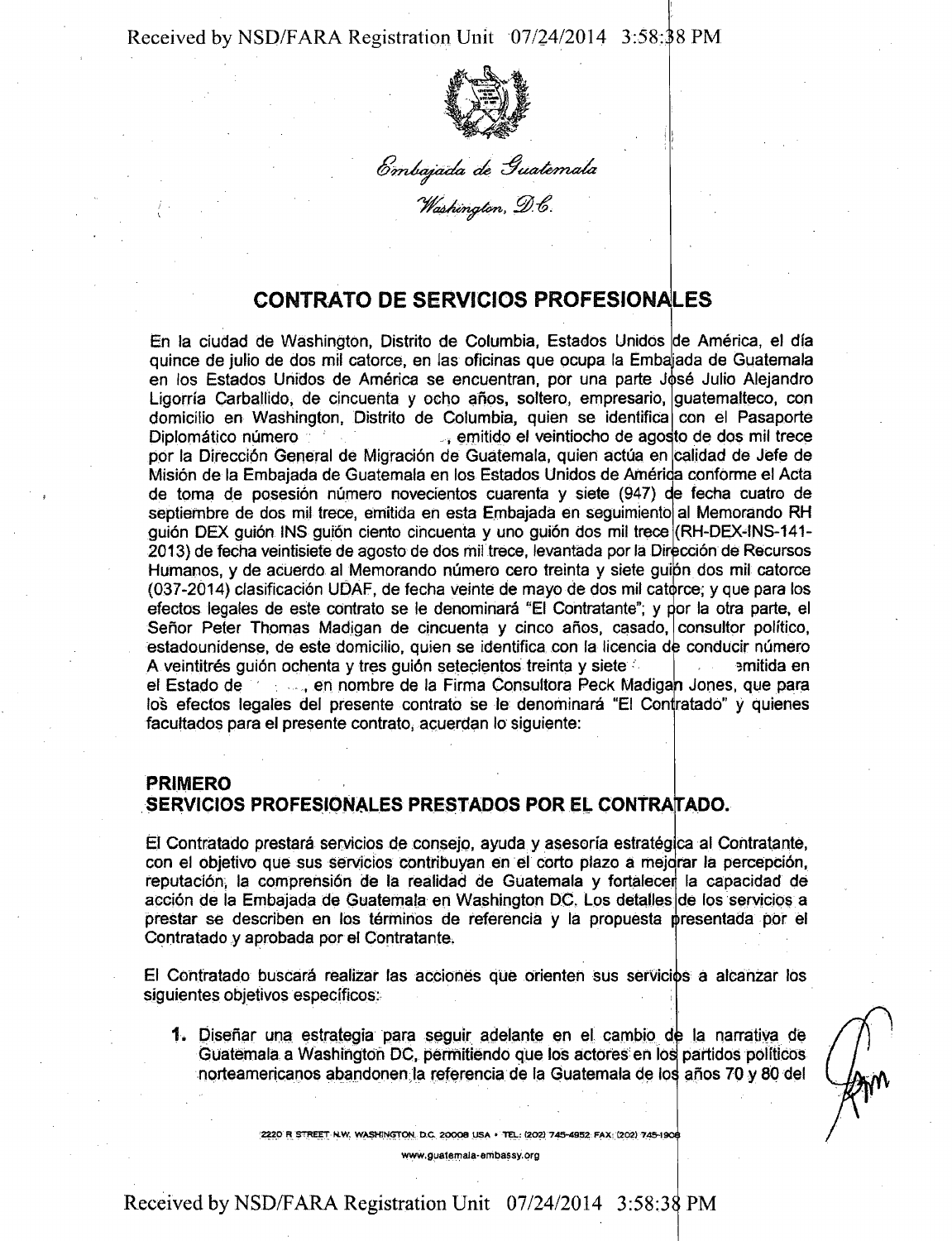

Embajada de Guatemala<br>"Washington, D.C.

siglo pasado y esten dispuestos a hablar sobre el presente y el futuro de Guatemala del siglo XXI.

- 2. Fortalecer la relación entre el Gobierno de Guatemala y el Organismo Ejecutivo de los Estados Unidos, incluyendo la oficina del representante comercial de Estados Unidos y el Consejo de Seguridad Nacional. Además, promover la relación del Gobierno de Guatemala con organismos de la administración, tales como el Departamento de Estado, Departamento de Seguridad Nacional, Departamento de Defensa y las agencias adicionales según corresponda durante el segundo semestre de 2014.
- 3. Fortalecer las relaciones con el Congreso de los Estados Unidos y otras organizaciones que se consideran importantes en la ciudad de' Washington, D.C-
- 4. Realizar la recolección de información para evaluar las relaciones en el Congreso que promueven la capacidad de Guatemala para establecer una estrategia que puede hacer mejoras mesurables hacia nuestros objetivos.
- 5. Construir una red de actores clave en el Congreso de ambos partidos y cámaras, asi como funcionarios de instituciones de la administracion oe ntral, permitiendo a los funcionarios de la Embajada de Guatemala en Washington D.C., tener acceso a los líderes y campeones de la causa guatemalteca, ampliar y fortalecer las relaciones en la legislatura de los Estados Unidos.
- 6. Desarrollar una estrategia para abordar la cooperación militar entre Estados Unidos y Guatemala.
- 7. Trabajar con el Departamento de Defensa de Estados Unidos para lograr el aumento de la cooperación con Guatemala, en esta materia.
- 8. Identificar, evaluar y establecer la relación de los tanques de pensamiento (think tanks) y organizaciones influyentes, apropiadas para llevar a cabo conferencias y foros. De manera de colocar temas de interés prioritario para el Gobierno de Guatemala y que necesitan establecerse positivamente en Washington DC.
- 9. Apoyar en la promocion de la relacion con el Departamento de Seguridad Nadonal en su posición política, respecto a los trabajadores temporales, incluyendo a los empleados en el sector agricola.

El Contratado deberá realizar las siguientes actividades de acuerdo a los términos de referenda y propuesta de trabajo recibida:

de Defensa y las agencias adicionales según corresponda y bajo la dirección de la « Enriquecer la relacion entre el Gobierno de Guatemala con la Clficina Ejecutiva del Presidente de los Estados Unidos, incluyendo las agencias de Representante Comercial de Estados Unidos y el Consejo Nacional de Seguridad, así como el Departamento de Estado, el Departamento de Seguridad Naciqnal, Departamento Embajada de Guatemala.

El análisis de la situación y evaluación de los desafíos.

2220 R, STREET N W. WASHINGTON. D.C 20008 USA « TEL: (202) 745-4952 FAX: (202! 745-1908

www.gualemaia-embassy.org